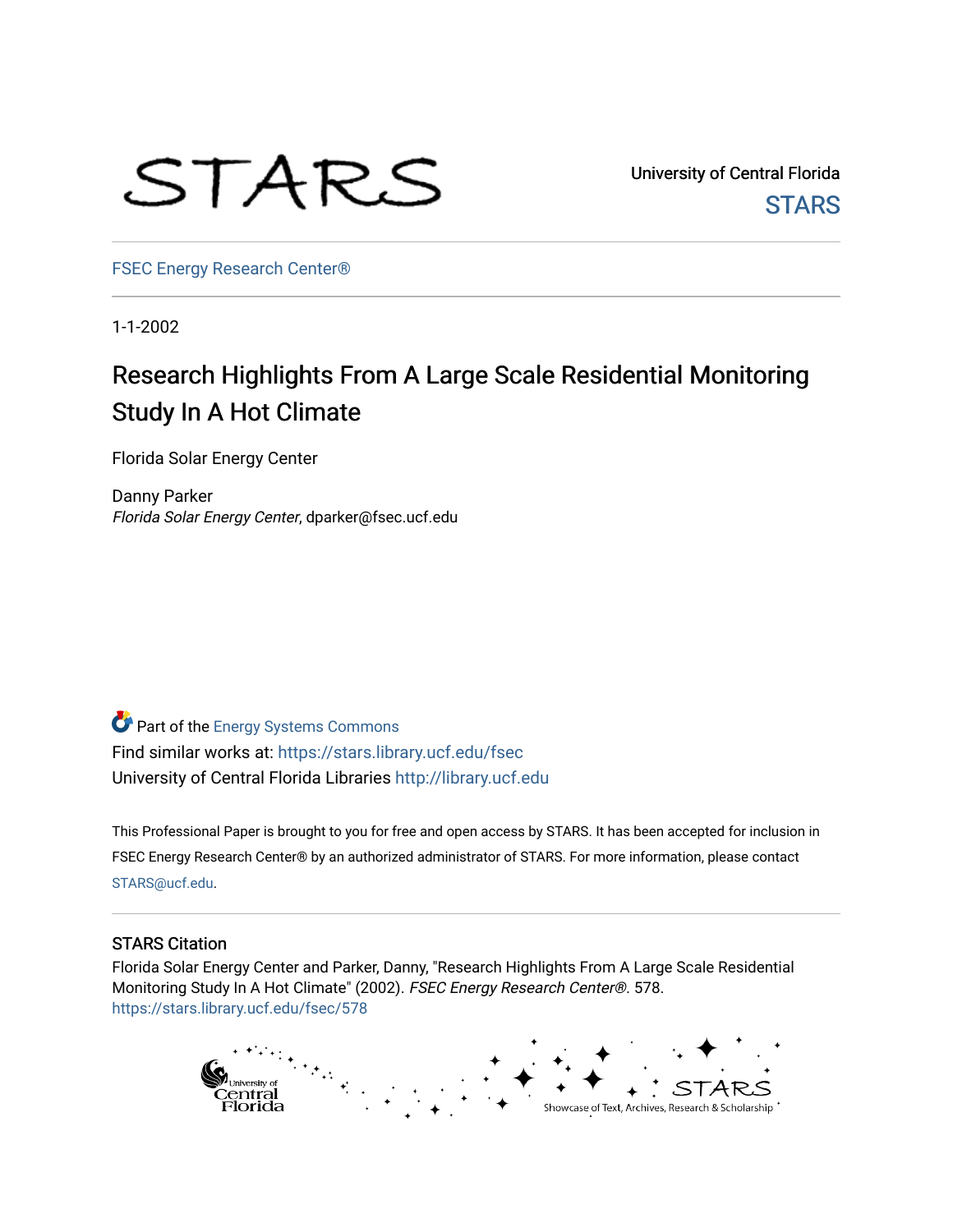

**Reference Publication:** Parker, D. S., "Research Highlights from a Large Scale Residential Monitoring Study in a Hot Climate." Proceeding of International Symposium on Highly Efficient Use of Energy and Reduction of its Environmental Impact, pp. 108-116, Japan Society for the Promotion of Science Research for the Future Program, JPS-RFTF97P01002, Osaka, Japan, January 2002. (Also published as FSEC-PF369-02, Florida Solar Energy Center, Cocoa, FL.)

**Disclaimer:** The views and opinions expressed in this article are solely those of the authors and are not intended to represent the views and opinions of the Florida Solar Energy Center.

# **Research Highlights From A Large Scale Residential Monitoring Study In A Hot Climate**

# **Danny S. Parker**

Florida Solar Energy Center (FSEC)

FSEC-PF-369-02

#### **Introduction**

A load research project by a large utility has monitored 204 residences in Central Florida, collecting detailed electricity end-use load data. In each home, 15-minute electric demand data is obtained on total electric power, space heating, cooling, water heating, dryers, cooking and pool energy use. Interior and exterior temperatures were also recorded. This is similar to other detailed end-use data monitored in the U.S. Pacific Northwest in the ELCAP project (Pratt et al., 1989) and the PG&E Appliance Metering Project (Brodsky and McNicoll, 1987). However these data are of a more recent vintage and from a cooling dominated climate.

The homes represent a statistically drawn sample using end-use metering to identify ways in which the residential peak load might be reduced within its load management as well as to obtain improved appliance energy consumption indexes and load profiles. The extent of the collected data (100 million data points) provides an extremely rich data source for evaluating energy efficiency improvement potential of homes in hot climates. This paper highlights influences and findings.

# **Total and Other Electricity Consumption**

Total electricity use was metered in all homes by monitoring incoming electrical service. Major end-uses were also recorded in each home on a 15-minute basis. These included space heating, cooling, water heating and either pool, dryer or range. We derived "other" electricity consumption by subtracting all the sub-metered end uses from total.

The total average annual electrical loads in the sample was 17,130 kWh. Other electricity consumption is large in magnitude within the homes. For homes where there was no non-metered pool, dryer or range, "other" averaged 5,730 kWh/year. Of this, space cooling averaged 5,650 kWh, space heating 1,070 kWh and water heating 2,240 kWh. Figure 1 below shows the relative fraction of each measured end-use.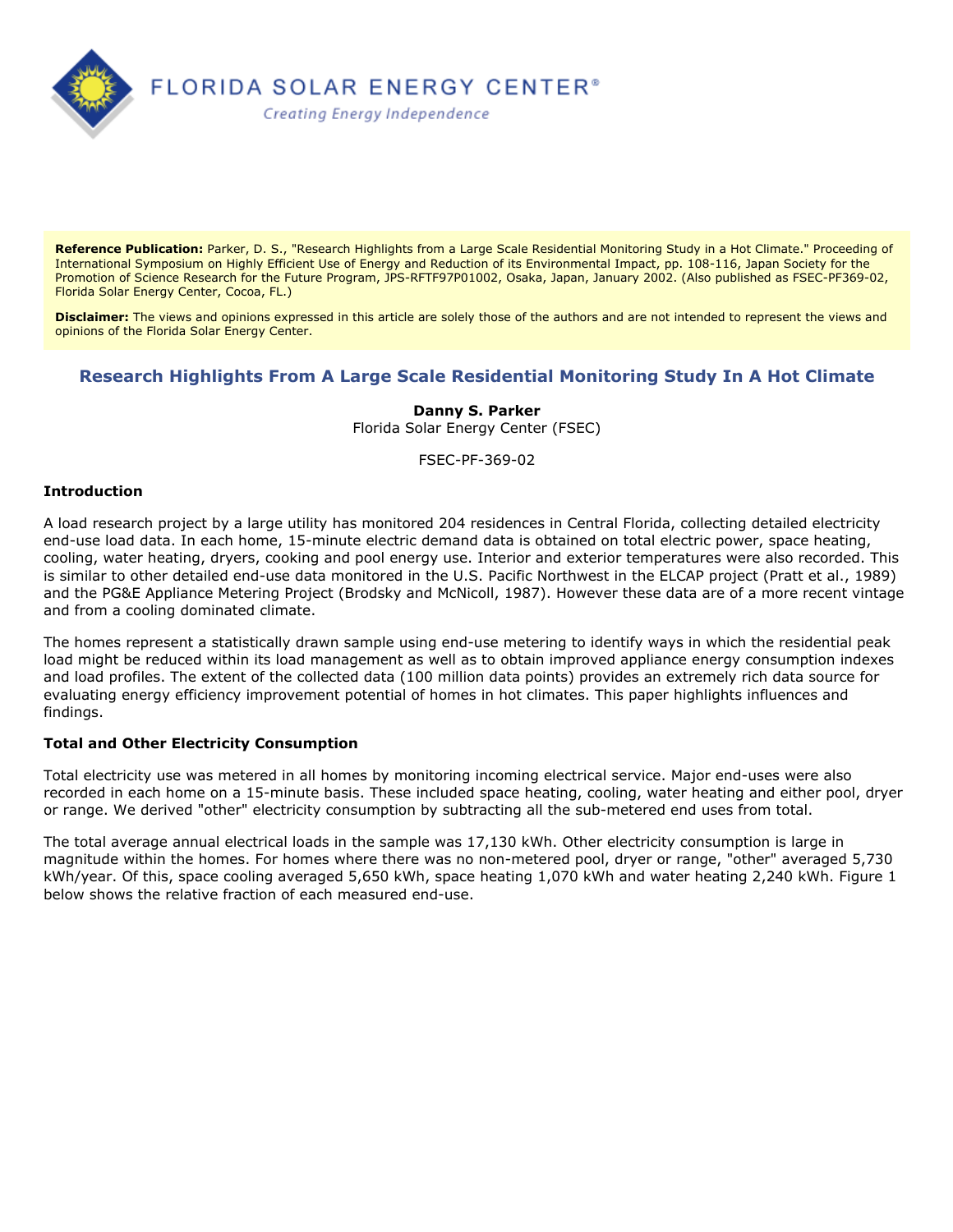

Figure 1. Percentage of measured electricity consumption by end-use in pure sample  $(n=171)$ .

Note that "other" is larger than any individually identified loads. Figure 2 shows the seasonality of total loads by month. A large transition to cooling takes place between March and May.



**Figure 2.** Seasonal load profiles of total power by time-of-day  $(n=171)$ .

# **Space Heating Energy Use**

The magnitude of residential space heating in Central Florida is small relative to more temperate climates. Since Florida's "winter" temperatures are often very close to the desirable interior thermostat setting, residential heating loads vary dependent on weather.

Figure 3 clearly shows the impact of weather comparing outdoor temperature against measured space conditioning loads over the entire year showing both heating and cooling.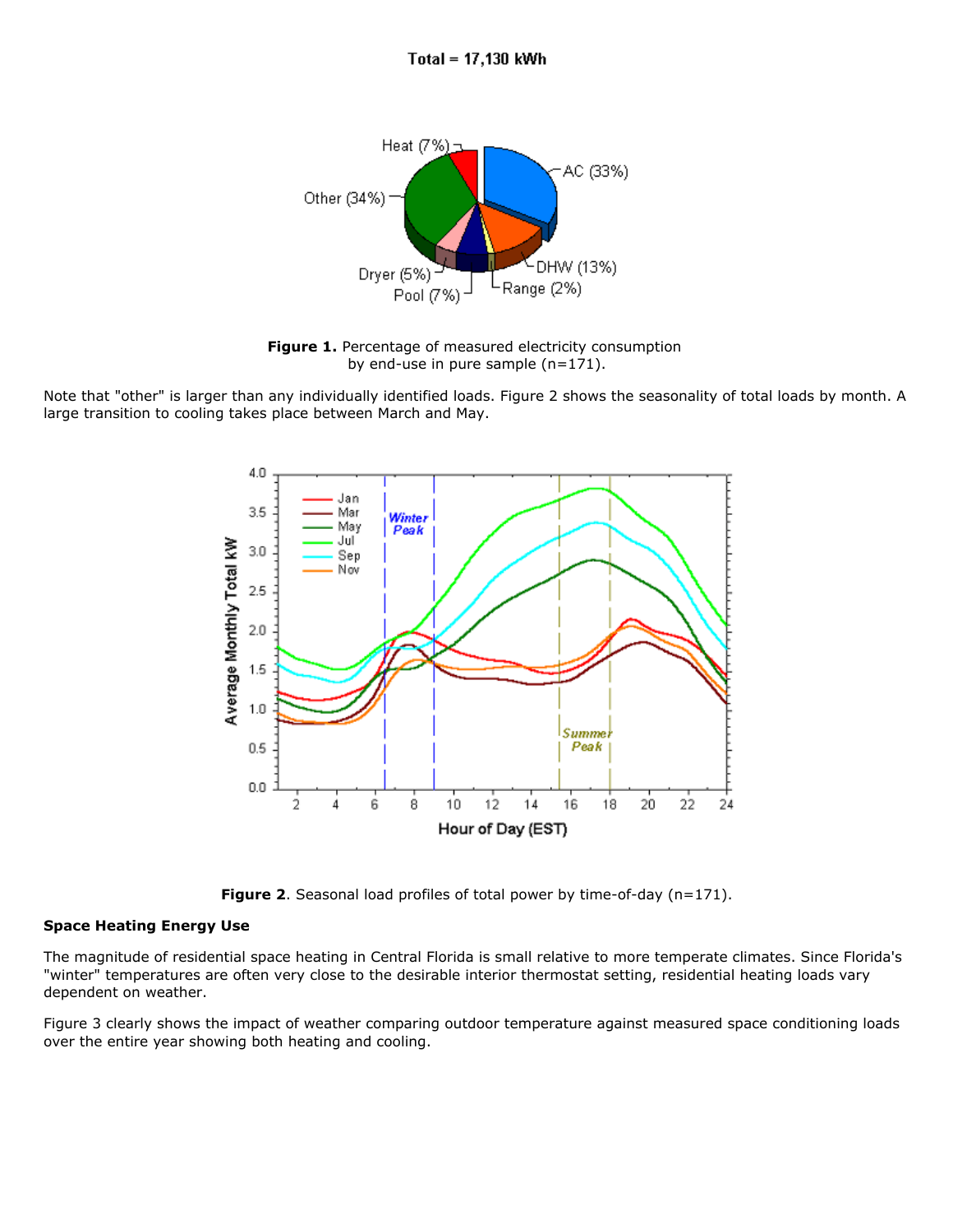

**Figure 3**. Comparison of average outdoor temperature with space conditioning load over the entire year.

Florida's winters are exceedingly mild with very short cold snaps that feature intense electric demand for very short periods. These loads are very disadvantageous to serve as they have very short duration with the peak generation capacity unneeded for much of the year.

# **Heating System Types**

Within the sample there were some 170 sites which were classified within the audit in terms of heating system type. Heat pumps were the most common heating system type, comprising 56% of the sample. Electric resistance strip heat was the next most common type at 33%. Natural gas and fuel oil heating comprised 8% and 2% of the sample, respectively. Three sites (2%) of the sample had "other" heating which were wood heat, portable space heaters and resistance heating on window air conditioners.

The reason heating and cooling degree days are commonly computed at a  $65^{\circ}$ F base is clearly indicated in Figure 4 which plots the 15-minute average heating and cooling varied over the year in the residential monitoring sample.



Figure 4. Measured average 15-minute space conditioning electric demand for all customers in the monitoring study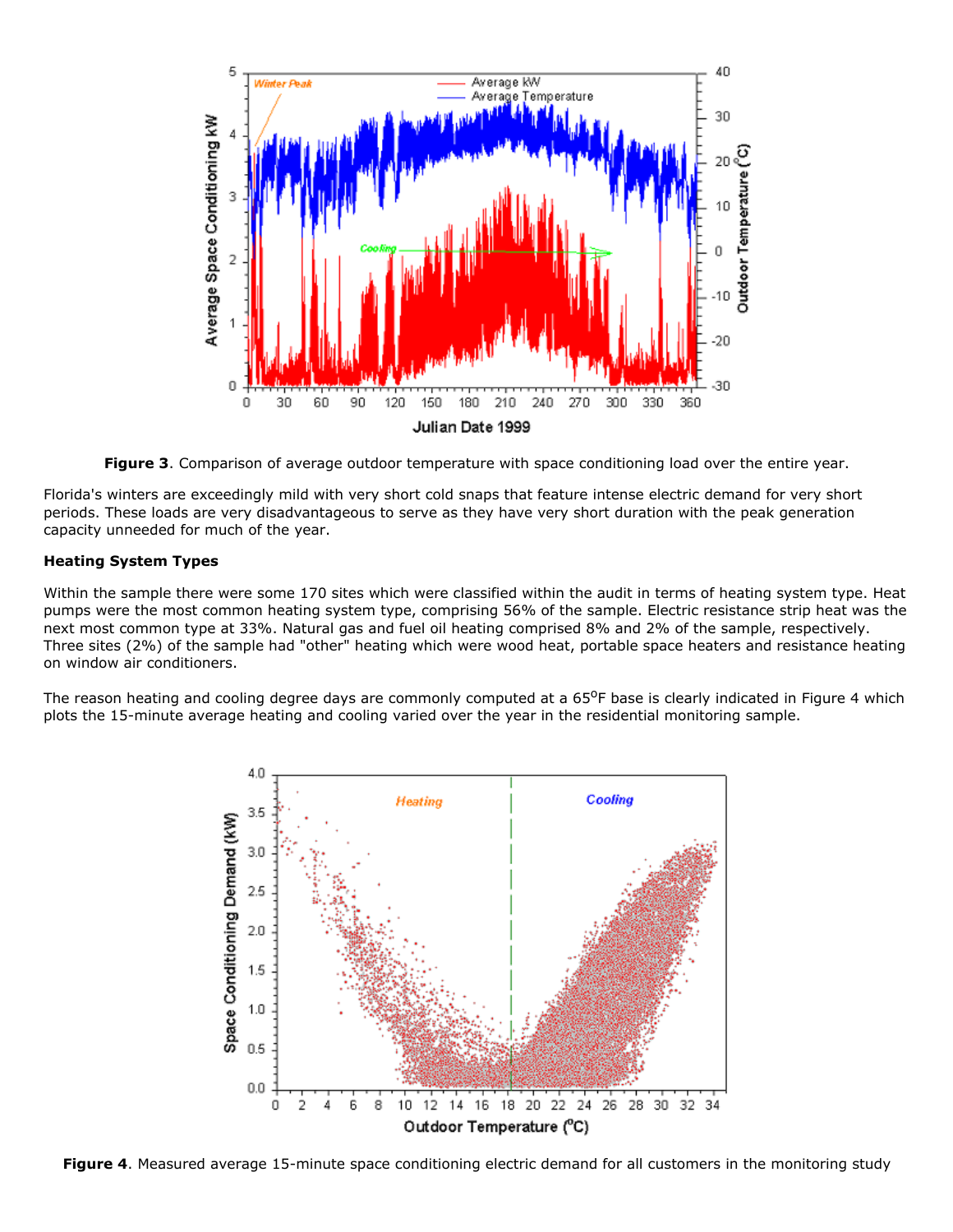against the outdoor temperature for the entire year of 1999. The 33,000 data points plotted are the average of more than 22 million collected over the course of the year.

Note how cooling ceases by  $65^{\circ}$ F and heating begins. The plot also shows why the utility is peak in winter. Although there are fewer hours in the heating domain, the maximum loads for space conditioning are almost 1 kW greater per household. For all of the heating analysis, we used all hours where the outdoor temperature was less than 65°F.

# **Space Heating Energy Consumption**

Space heating energy use was recorded for each site and then averaged into the mean space heat across the residential sample. Since some cooling occurred at a number of sites during the period, an outdoor air temperature of  $18.3^{\circ}$ C was used as the dividing line between heating and cooling. As shown in Figure 5, the outdoor temperature does remarkably well describing when the average home ceases to require space heat.



**Figure 5**. Measured average heating load prediction for all of 1999.

However, the same trend shows that the demand for space heat is non-linear. It is quite steep from 0 to 10 degrees, but becomes flat and nearly asymptotic as  $18^{\circ}$ C is approached.

The regression function is superimposed on the plot. Much of the remaining scatter is explained by systematic differences with time of day. For instance, much of the data higher than the regression line is during nighttime hours. This suggests a non-temperature time-related component of space heat - likely solar gains.

The average measured space heat for all sites for the year of 1999 was 1,054 kWh but ranged from a low of 27 kWh to a high of 4,113 kWh. Figure 6 shows a histogram of measured space heating energy use.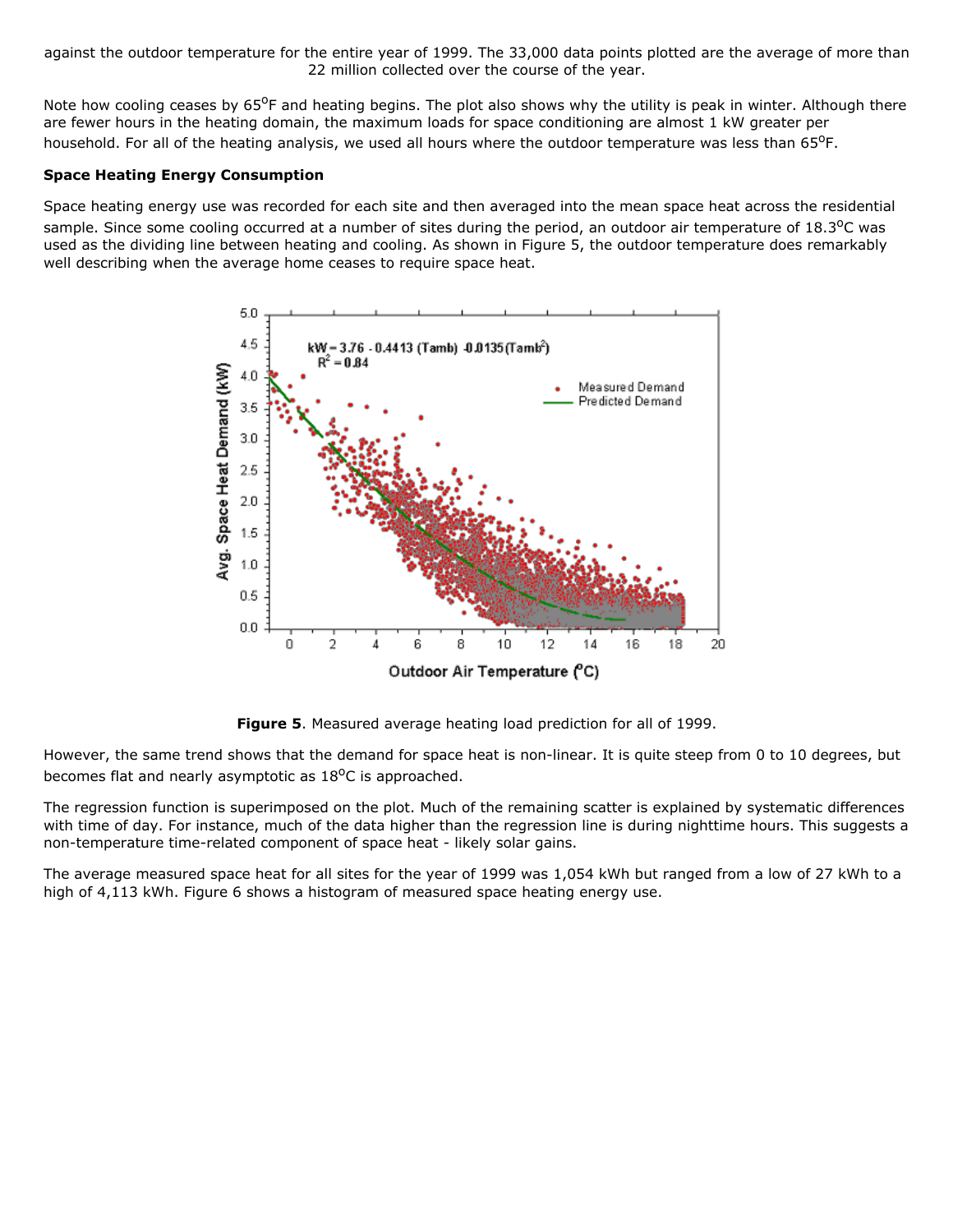

**Figure 6**. Histogram of January through December 1999 space heating.

The low consumption level was at Site 104 where the occupant allowed wide indoor temperature swings without space heat. The highest space heat consumer was Site 138 where strip heat is used and the occupants claim a desirable winter heating set point of 26<sup>o</sup>C. Auditors also observed evidence of significant duct leakage at this site.

Project summary statistics on space heating revealed several findings which fit expectations:

- Heat pumps reduce both energy consumption and peak demand
- Larger homes and older homes have greater energy use and demand
- Added ceiling and wall insulation show lower use and demand
- Homes with interior air handlers had lower demand
- Large expanses of single pane glass are associated with increased peak demand
- Installed heating system capacity is strongly associated with peak demand  $\bullet$

The increased consumption of larger homes and less well-insulated is readily explained by heat transfer theory. The elevated demand of older homes likely arises from the confounding influences of greater saturation of electric resistance heating and lower insulation. The association of installed electrical capacity of space heating systems to peak demand is could be advantageously addressed within utility new homes program through a policy to size equipment.

# **Space Cooling Energy Consumption**

As with heating, space cooling energy use was recorded for each site and then averaged into the mean space cooling across the residential sample. As shown in Figure 7, space cooling rises with outdoor temperature. However, demand for space cooling is also non-linear.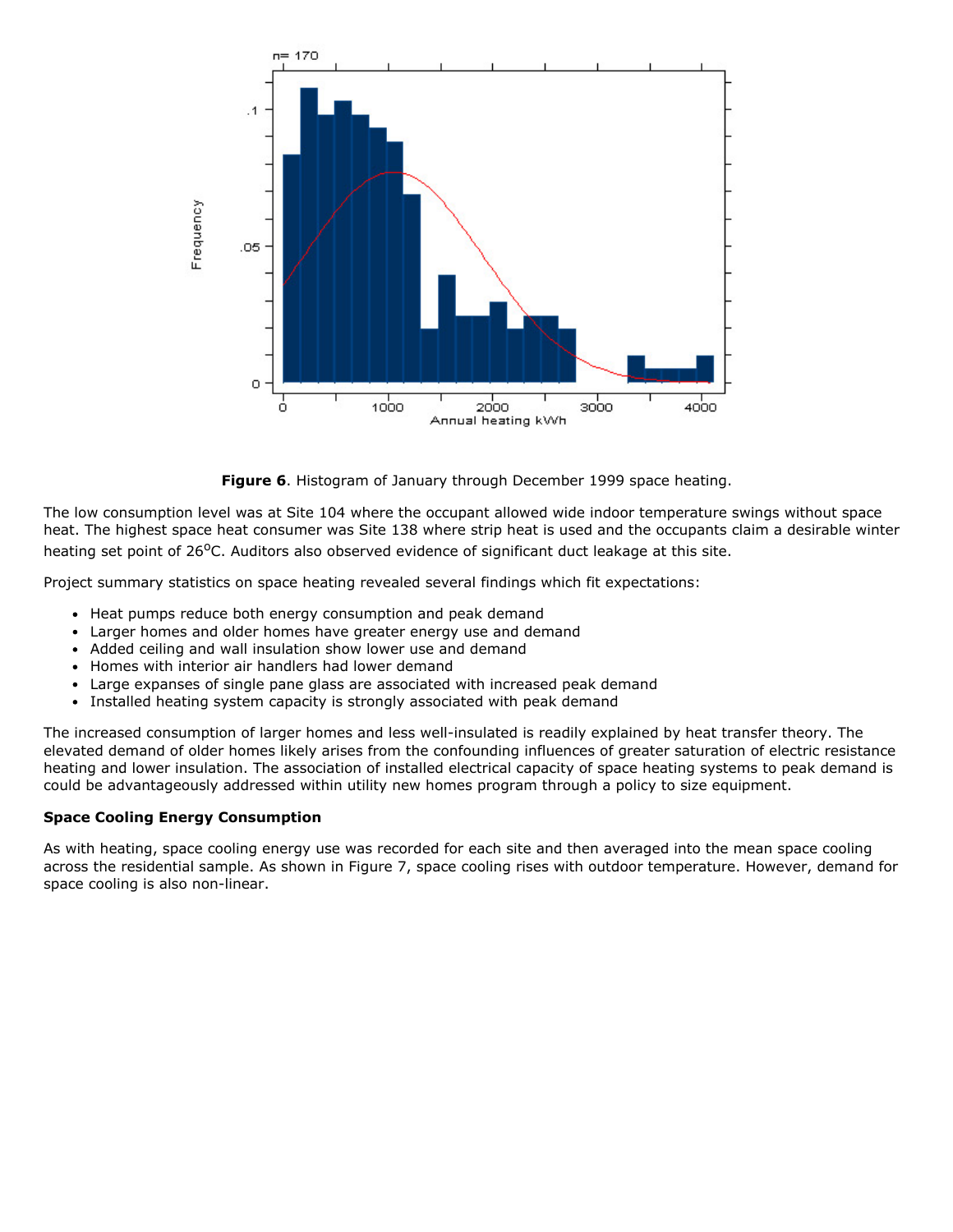

**Figure 7.** Plot of average cooling demand with outdoor temperature.

It is quite steep from 29 to 35 degrees, but becomes flat and nearly asymptotic as  $18^{\circ}$ C is approached.

The super-imposed function can be used with simple weather data to predict typical household cooling loads. The quadratic regression predicts an average measured space cooling of 5,557 kWh when used against the hourly temperature from April - October. On this basis, the estimate for annual space cooling (January 1 - December 31<sup>st</sup>) is 6,421 kWh. This shows that 90% of annual space cooling energy use is concentrated in the seven month period from April October.

As with heating, much of the scatter is explained by systematic differences with time of day. For instance, much of the data is lower than the regression line is during nighttime hours. Much of the data is higher during the afternoon period. This suggests a non-temperature related component of space cooling - likely solar gains and thermal storage within the residential homes.

Figure 8 shows the end-use load source components on the peak cooling day of August 30, 1999.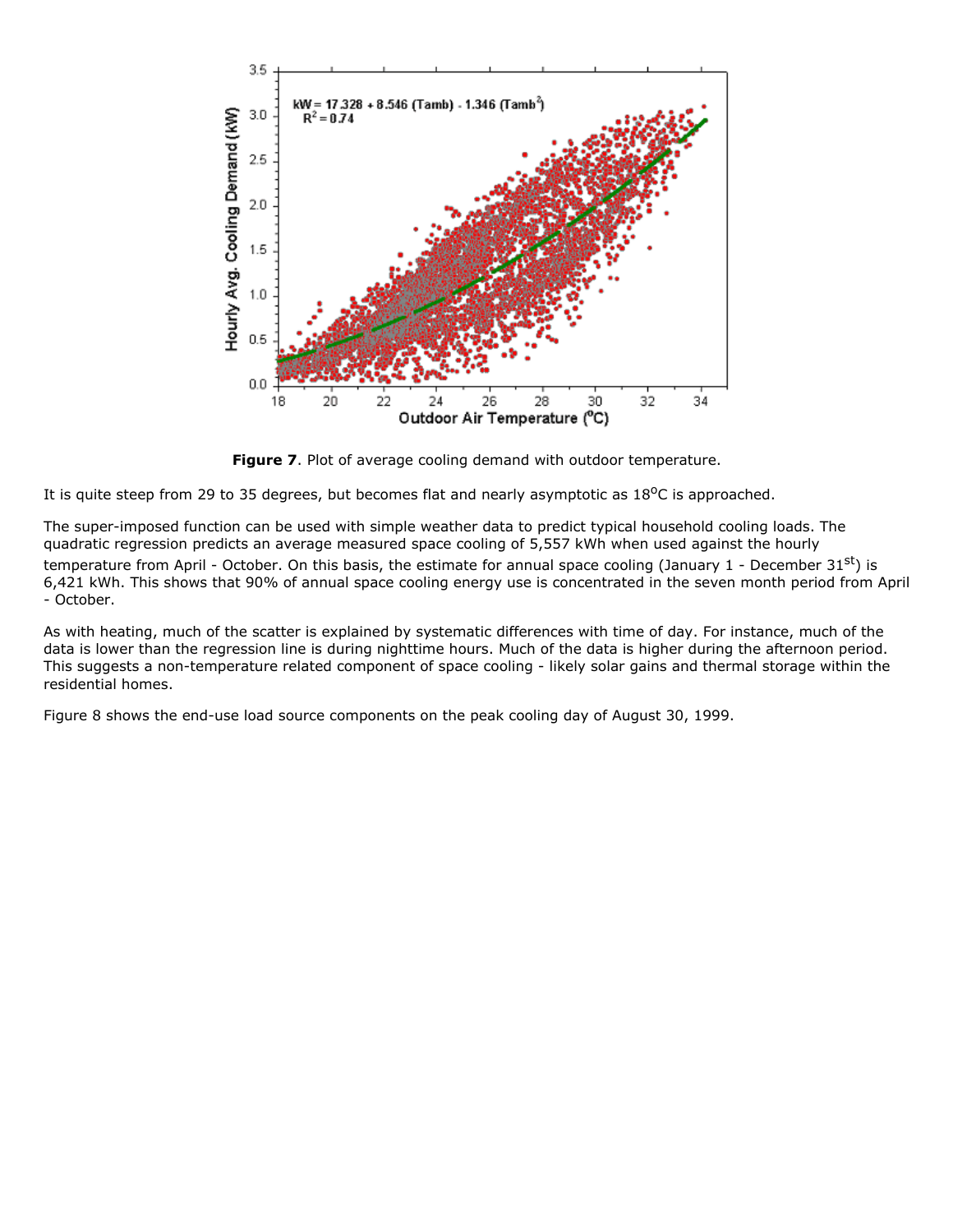#### Peak Day 15-Minute End Uses





The observation is the overwhelming dominance of space cooling on the load profile. Water heating is the second largest load except in homes which have pools (24% of the sample homes have them). The "other" category is large size as it includes refrigeration ( $\sim$ 0.2 kW), plug loads and lighting. The later end-use is clearly seen at its maximum at 9 PM. Total electric demand for the one hour peak period from 4 -5 PM EST averaged 4.18 kW in the 169 sites in the base sample.

The average measured space cooling for all 169 FPC sites in the base sample from April through October of 1999 was 5,695 kWh. However, consumption varied by more than an order of magnitude, ranging from a low of 525 kWh to a high of 12,778 kWh. Figure 9 shows the frequency distribution of measured cooling energy use.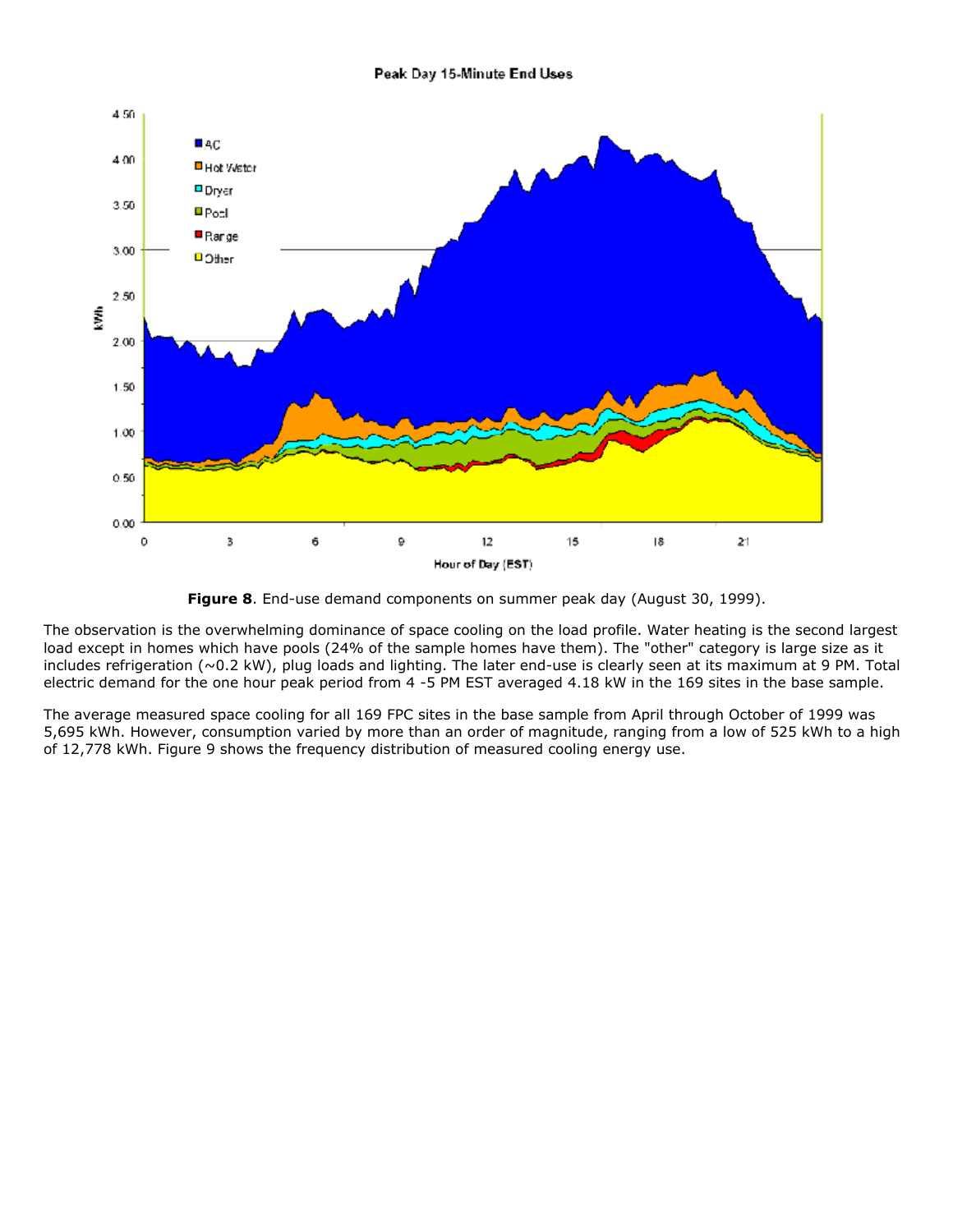

**Figure 9**. Frequency distribution of measured cooling energy use. A normal curve is superimposed.

The low consumption level was at Site 22 where the house was unoccupied for most of the summer season; the lowest occupied site was Site 114 (594 kWh) where the retired occupant is very frugal with operation of the air conditioning system. The highest space cooling consumer was Site 26 (12,778 kWh) a 200 m<sup>2</sup> home where the occupants claim to maintain 22<sup>o</sup>C all season, the ceiling insulation is poor, a dark roof produces high attic temperatures and a relatively new 3.5-ton air conditioner is ill-matched to an old air handler.

Although there are a number of secondary factors, the data suggest that air conditioner size and thermostat setting are the fundamental driving forces in determining cooling energy use and peak demand in single-family. Key findings from the statistical and regression analysis:

# Critical Parameters:

 Air conditioner size and maximum kW is a primary determinant of energy use peak demand. This was true even when accounting for floor area.

 Thermostat setting is a very large influence. Annual cooling energy use increases by about 7% for every degree that the interior temperature was lower.

#### Factors Increasing AC energy and demand

- Larger homes with greater conditioned floor area.
- Homes with fireplaces (likely due to increased air infiltration)

#### Factor Reducing AC energy and demand

- Higher levels of ceiling insulation
- Lower attic air temperatures produced by light colored roofs, tile roofs and shading

#### Factors Reducing AC peak demand

- Interior duct systems exerted a large influence
- Double-pane insulated glass
- West side exterior house landscape shading
- Homes exclusively using window unit air conditioners
- Concrete block construction vs. frame construction

# Associated with the above factors (primary carriers):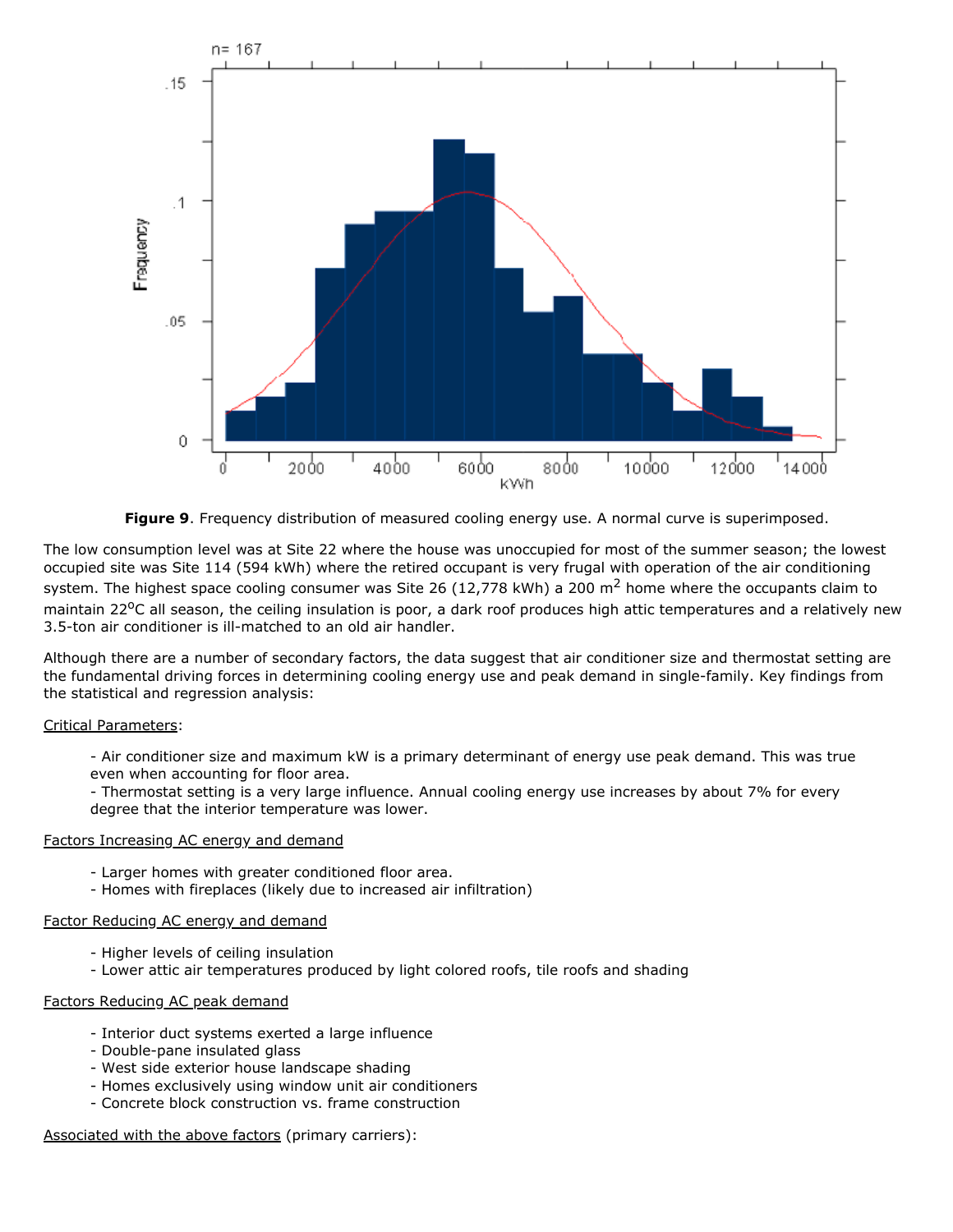- Two-story homes are larger with greater installed AC capacity
- Older houses are less well insulated, often with lower efficiency equipment

#### **Hot Water Electric Demand and Consumption**

The majority (150) of the water heating systems in the project were of the conventional electric resistance storage type. Eighteen of the monitored homes have natural gas or propane water heat and have no electric demand. Twenty (10%) of water heaters in the monitoring project have connected heat recovery units. There are also four operating solar water heating systems. There is also one tank-less water heater (Site 18). Eighty percent of water heaters were located in unconditioned spaces - primarily in garages. The rest were located inside the conditioned zone.

The water heating loads in Florida are somewhat lower than commonly supposed. Part of this is due to the advent of low hot water using appliances and showerheads (EPRI, 1997). Another part of the low consumption comes from occupancy and warmer water temperatures; some homes (e.g. Site 50) were unoccupied during much of the study while (e.g. Site 22) turned off the water heater breaker when away from home for extended periods.

As expected, the summary statistics on hot water heating showed that occupancy has the strongest influence on variation in energy consumption. Average annual electricity consumption for electric resistance systems averaged 6.4 kWh/day or 2,325 kWh/year. Consumption varied considerably by occupancy. Average number of occupants was 2.81, but two occupants was the most common household number. Figure 10 shows a variable width box plot of DHW electricity use against household occupants.



Figure 10. Box plot of daily DHW electricity variation with household size. Center line of the box is median, box top and bottom are inner quartile range. Box width is proportional to sample size.

Beyond household characteristics, the water heating data revealed that hot water tanks with external insulation wraps and those located within the conditioned space showed lower winter utility coincident peak demand (16% and 10% respectively).

Figure 11 shows a histogram of the frequency distribution of measured hot water energy use.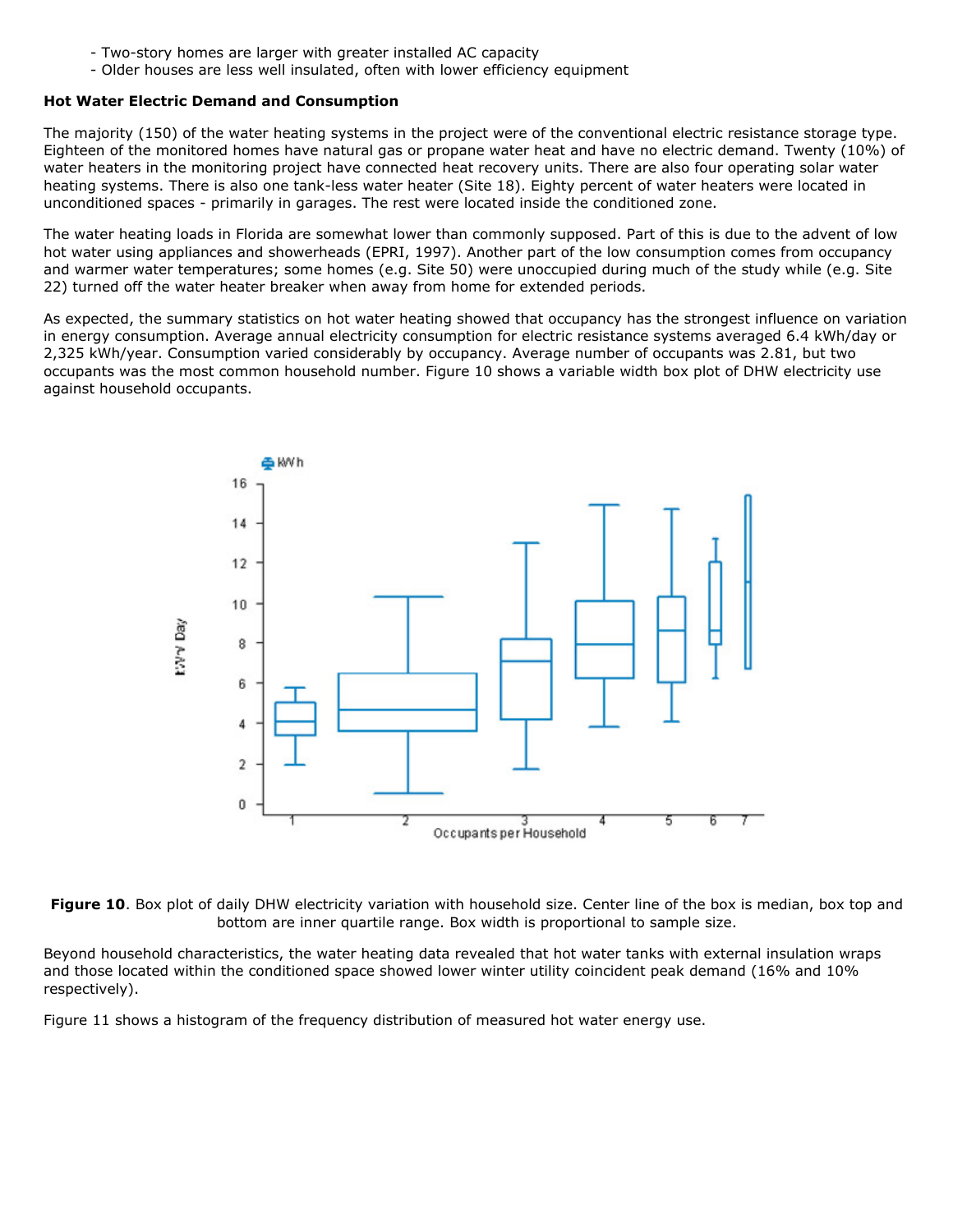

**Figure 11**. Histogram of daily hot water electricity.

#### **Day of Week Variation in DHW Loads**

Figure 12 shows the impact of the day of the week on average measured water heating electrical loads over the entire year of 1999.





The brown bars show the impact of day of the week on daily average consumption (kWh/day) while the connected superimposed line shows the impact on the average DHW electrical load between 7 and 8 AM in the morning. This is important since it is generally the time of the daily winter morning system peak demand.

Weekday water heating energy use is similar. Mondays have the greatest consumption and Friday are a bit lower, perhaps due to early weekends. However, weekend days clearly show increased hot water energy consumption (greater occupancy), but generally peaking at a later time of day (households sleeping in). Sunday shows the greatest difference in consumption and 8 AM peak demand from the other days of the week.

# **Seasonality of Water Heating Loads**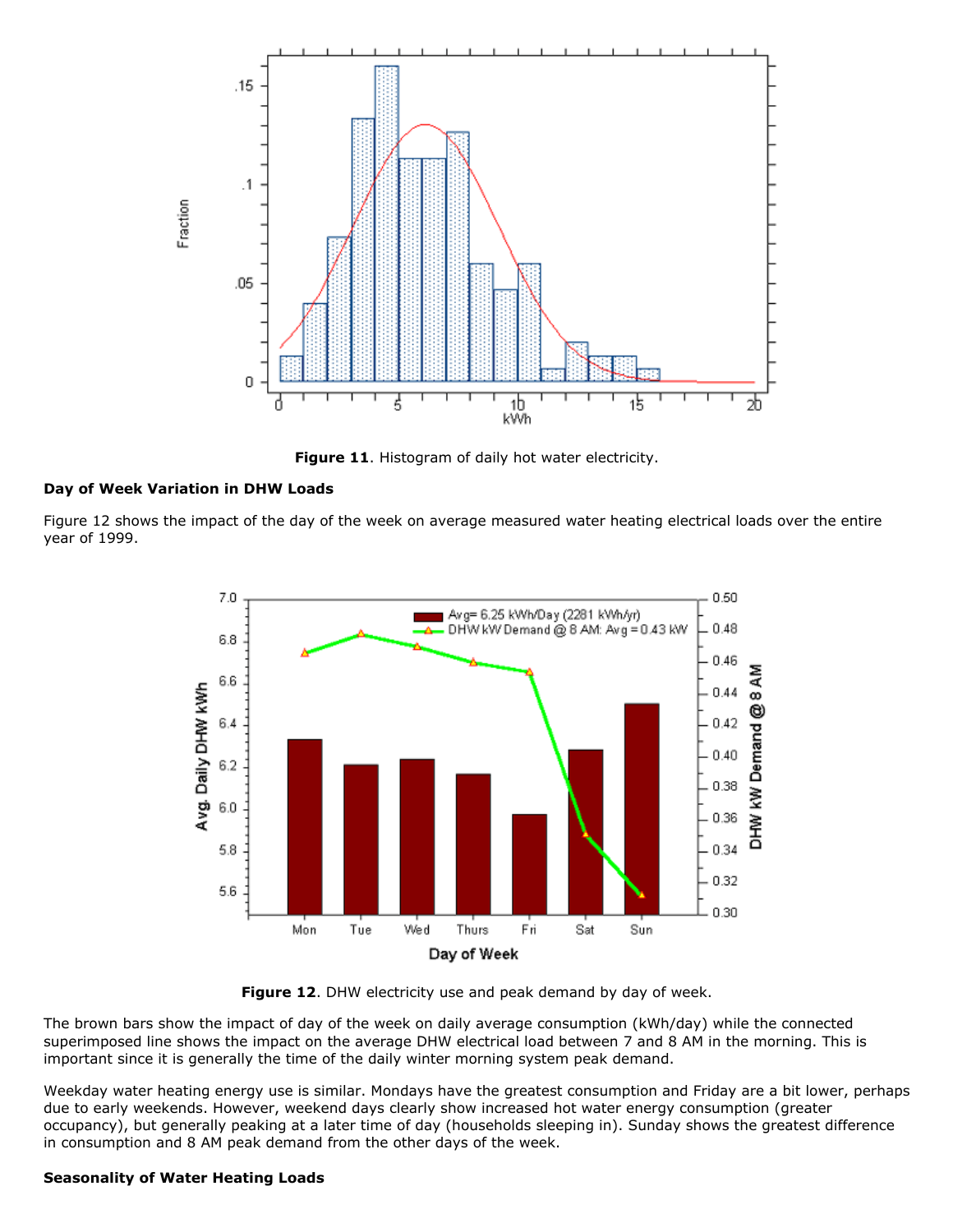Although water heating is not totally dominated by weather like space heating and cooling, these loads are still sensitive to temperature conditions. Figure 13 shows how daily average hot water energy use varied in the sample by the daily average air temperature measured in the project.



**Figure 13**. Impact of air temperature on daily average DHW use.

Although, there is considerable scatter. A simple linear regression plotted explains 58% of the variation in the day-to-day hot water energy consumption. Moreover, including a dummy variable for weekends does little for the regression. DHW use is just slightly higher on weekends and the demand profile differs, however this is not nearly as great as that of temperature.

There are several reasons for this influence:

Tap water temperatures vary seasonally by about  $8^{\circ}$ C in Central Florida as seen in Figure 14. Although the annual inlet water temperature averages 24 $^{\circ}$ C, this varies to a high of about 27.2 $^{\circ}$ C in September to a low of 19.4 $^{\circ}$ C in February as ground water piping is affected by weather conditions.



**Figure 14**. Measured variation of mains water temperature over the year in Central Florida.

Greater standby losses. Colder air temperatures lead to greater standby losses for storage tank types particularly  $\bullet$ those in garage locations.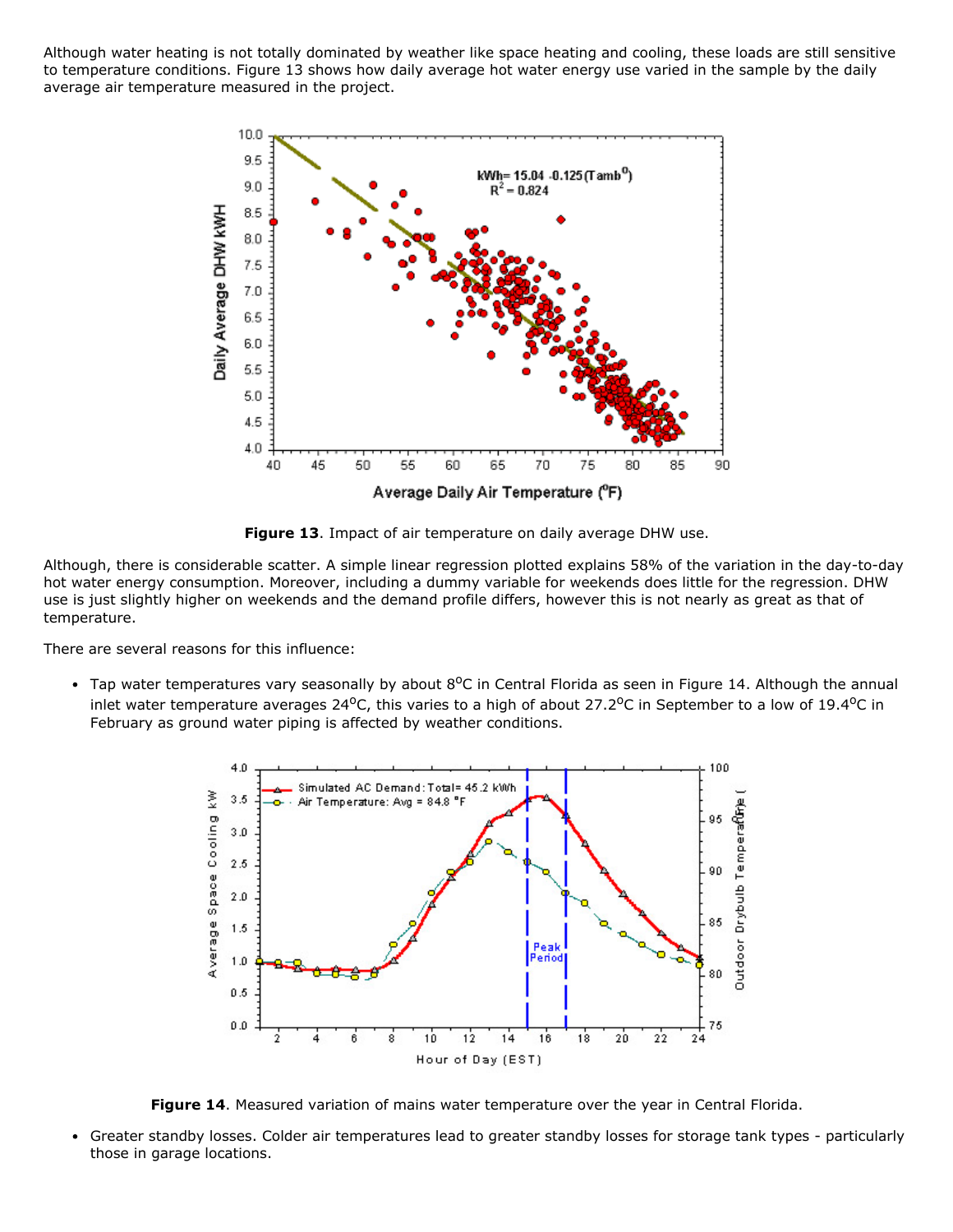$\bullet$ High hot water use. Colder air temperatures lead to greater hot water use as household members take longer showers to warm up and use more hot water within the mix to achieve the preferred water temperature. This has been observed in previous monitoring projects where hot water consumption increased by 15-20% from summer to winter (Merrigan and Parker, 1991; Brecker and Stogsdill, 1990).

The summer data shows even greater weather related impact for water heating. As shown in Figure 15, water heating loads are greatest during the colder months.



**Figure 15**. Measured DHW load profiles by month.

April clearly shows the shift in timing of water heating load imposed by Daylight Savings Time. The later spring and summer months show progressively lower water heating loads.

# **Water Heating System Type**

We examined how water heating system type influenced electric demand and energy use. Some 10% of the sample had heat recovery units which scavenge heat from the air conditioning system to heat hot water. Four homes had operating solar water heating systems. Figures 16 and 17 display performance characteristics of these water heating systems.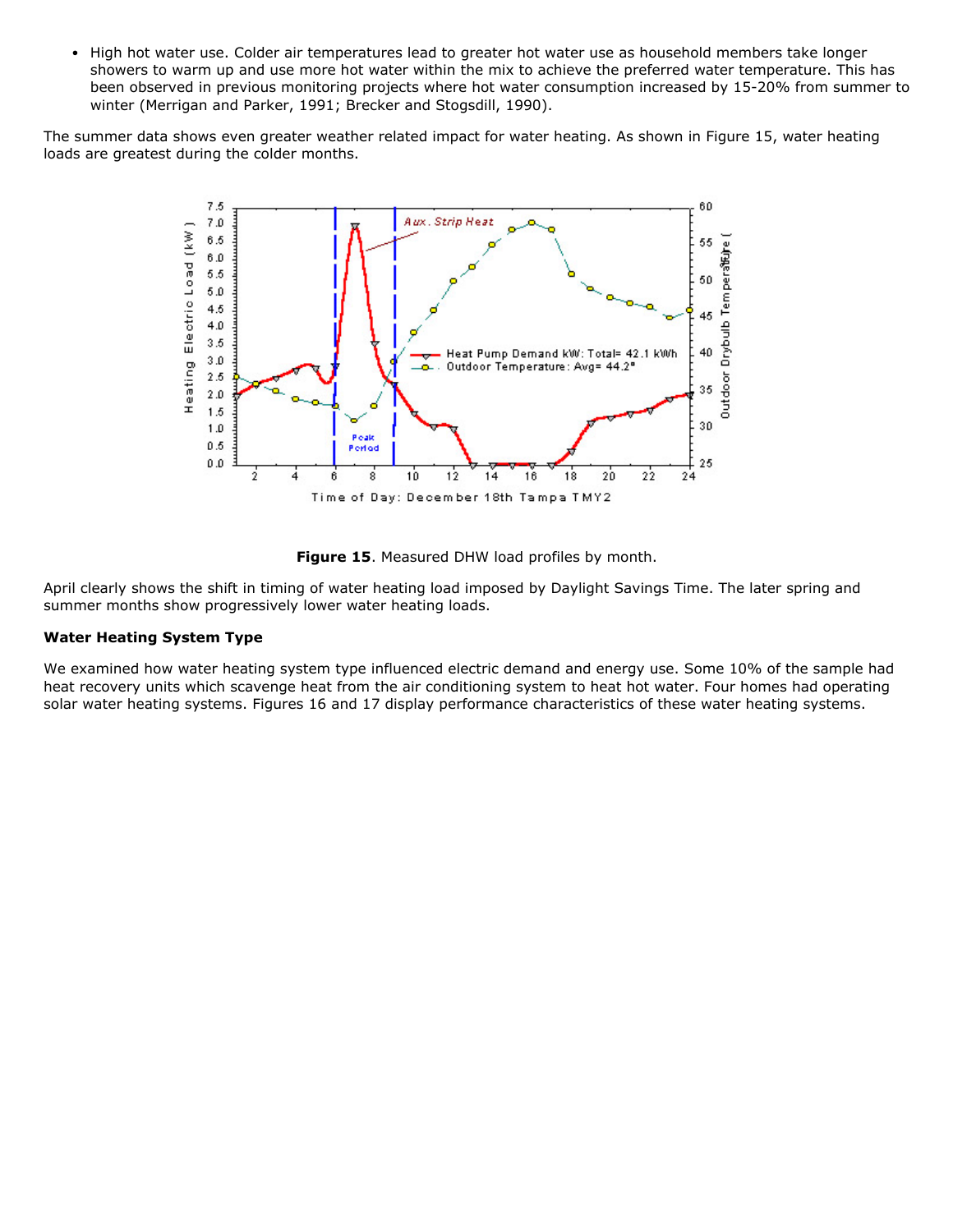

**Figure 16**. Measured DHW load profiles by month.



**Figure 17**. Measured January DHW load profiles by system type.

As expected, the average demand profile in July shows that HRU water heater used less electricity than the electric resistance group in all hours. The electric resistance water heaters use about 5 kWh per day as opposed to 2.3 kWh for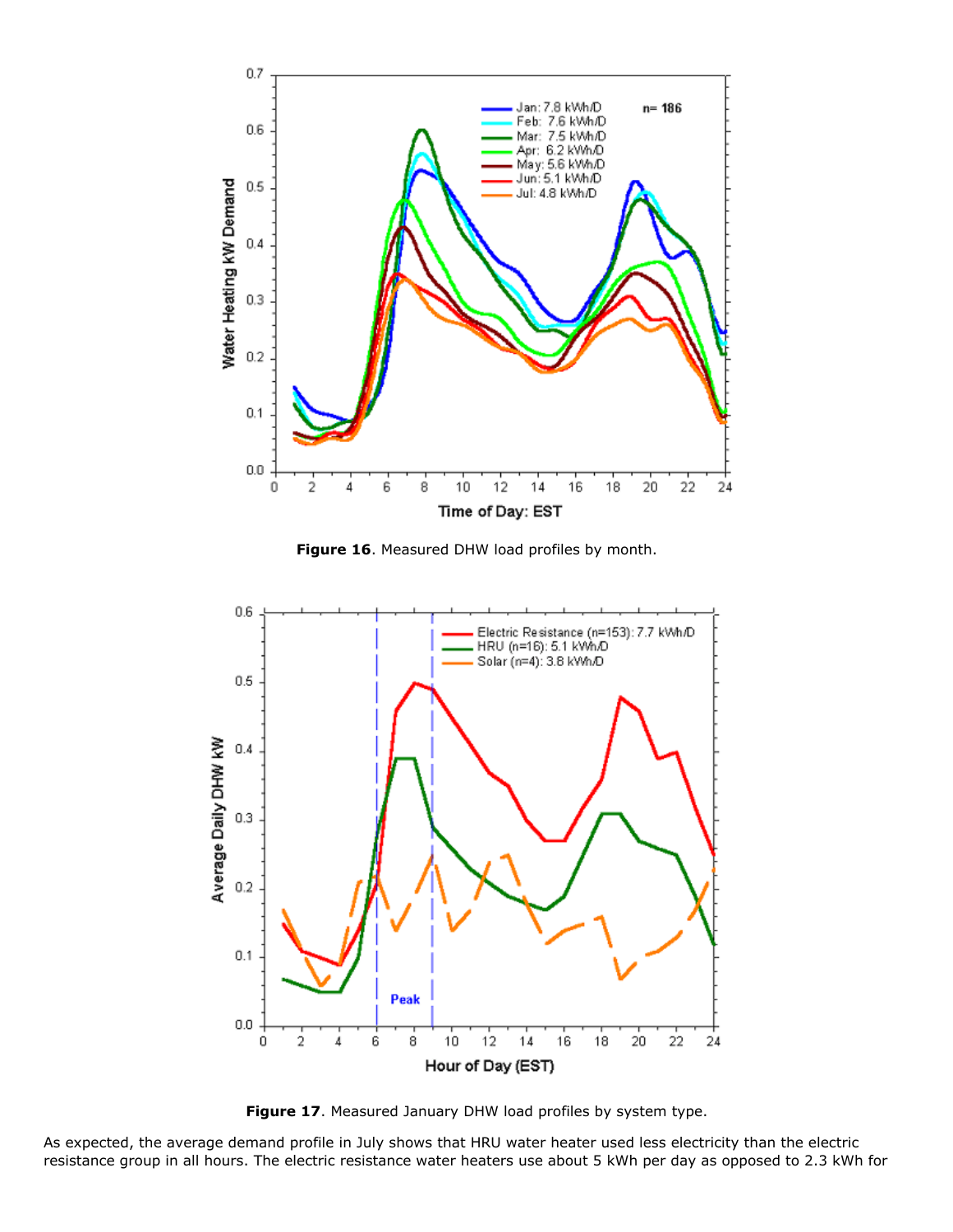the HRU systems. The demand reduction from 4 - 5 PM is only 100 Watts, however. The savings in daily water heating energy use is 2.7 kWh or approximately a 54% reduction in water heating energy.

The situation for winter months shows less advantage. First, the HRU systems used 34% less energy. They also reduce electric demand slightly in winter compared to their electric resistance counterparts. The demand difference between the two systems from 7-8 AM during January was approximately 110 Watts or about a 22% reduction in utility winter coincident morning demand.

Over the one year period, the average consumption for electric resistance water heating systems was 6.37 kWh/day as opposed to 4.63 kWh/Day for the HRU systems (suggesting annual DHW energy use of 2325 and 1689 kWh, respectively). This is a similar level of performance that was observed in another comparative project in which HRUs and electric resistance systems were metered (Merrigan, 1983).

The four operating solar water heating systems showed large reductions in demand as well as energy. The reduction in annual energy use was 61% against electric resistance systems. This indicated an annual average electrical reduction of 1,420 kWh/year. Peak reductions were approximately 0.31 kW in winter and 0.14 kW in summer.

#### **Other End Uses**

We briefly summarize collected data on a number of other end-uses: cooking, clothes dryers, swimming pool pumps and even spas. Of these, swimming pool pumps were largest in measured end use - averaging 4,200 kWh/year in the 24% of homes which possessed them. Electrically heated spas or Jacuzzis were in 7% of homes in the sample. They showed an average electrical consumption of 2,150 kWh. Figure 18 shows how the swimming pool pump electrical demand profile varied over the year.



**Figure 18**. Time of day average pool electrical demand by month.

It is strongly a daytime load and thus may be an ideal candidate to be offset with solar electricity.

Clothes dryers were the next largest end use, representing a consumption of 885 kWh/year in the 90% of homes which had them. Figure 19 shows their broad load-demand profile.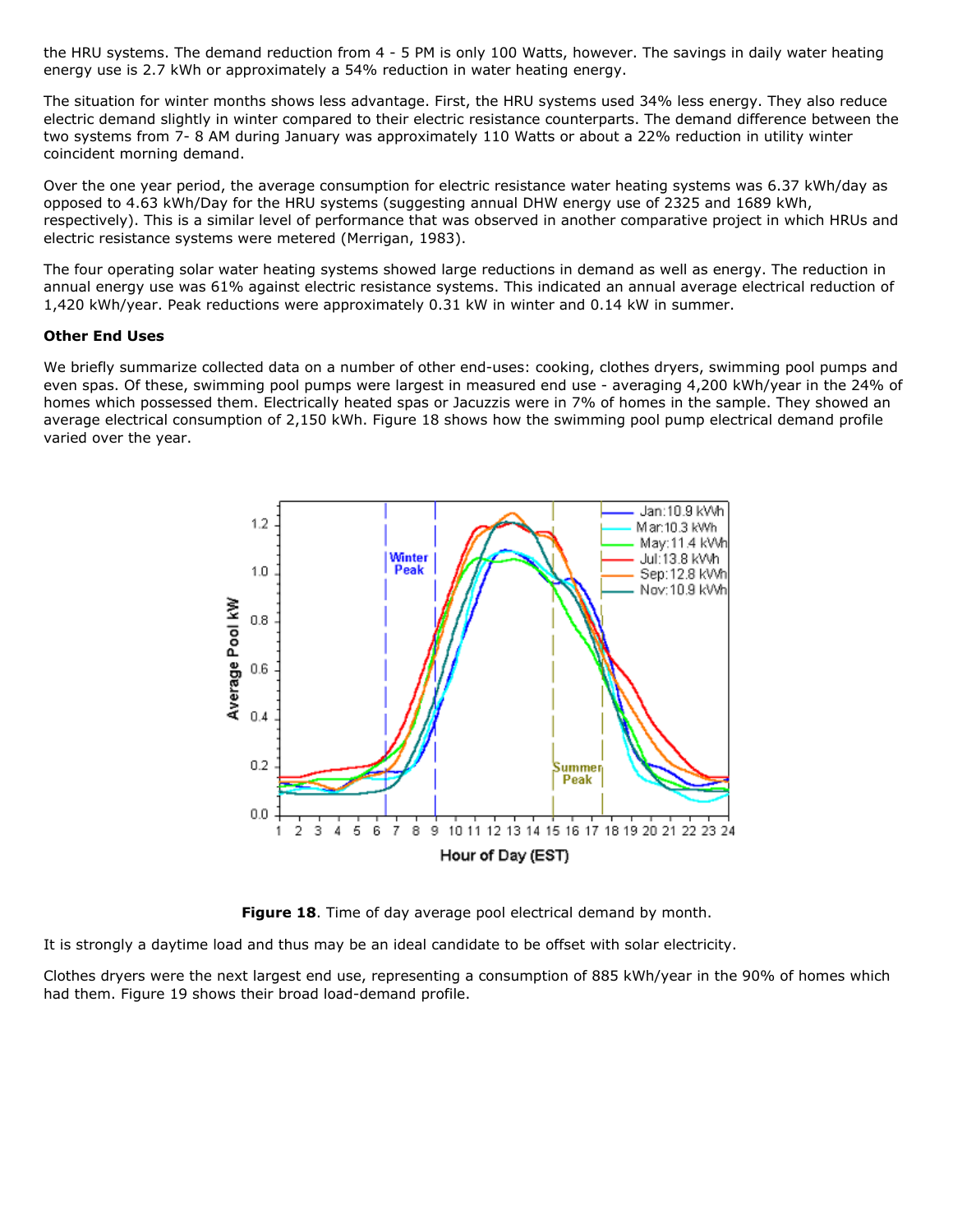

**Figure 19**. Monthly demand profile for clothes dryer.

The energy use of electric ovens and ranges (93% of homes) was surprisingly low, likely reflecting the increasing prevalence for dining out and non-cooked breakfast foods in the United States. Measured cooking energy use averaged only about 300 kWh/year with the evening-weighted load demand profile shown in Figure 20.



**Figure 20**. Monthly demand profiles for electric range/oven.

# **Growth in Appliance Consumption**

Our analysis allowed us to examine how lighting, minor appliances and other plug loads influence electricity use and demand. This was done by subtracting measured end-use loads from totals. Figure 21 shows how "other" appliance energy use and demand varies over the year.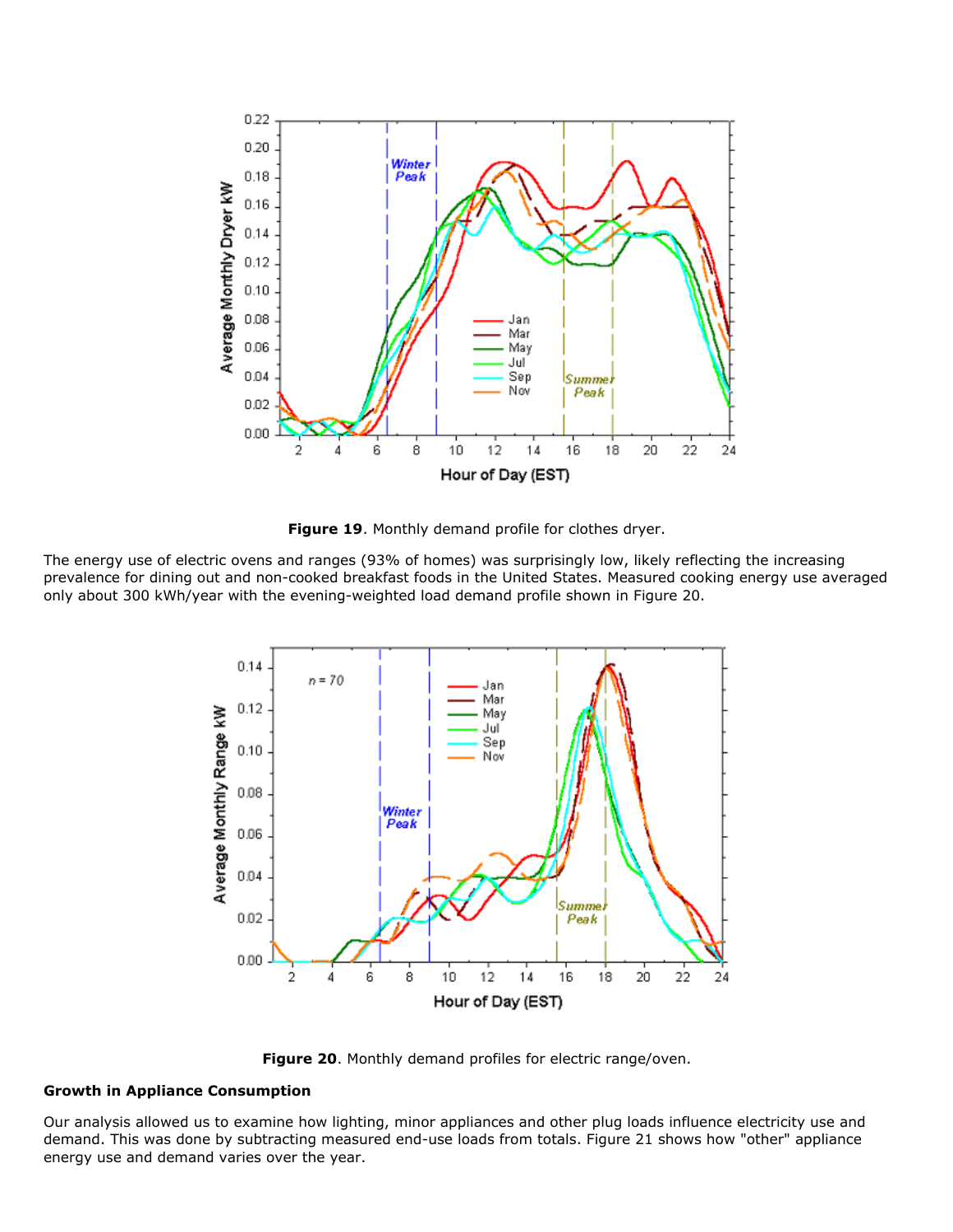

**Figure 21**. Variation in other electricity use by time of day.

"Other" in this case consists of lighting, refrigerator and plug loads.



**Figure 22.** Average "other" electricity use in FPC homes over 1999.

The time-series plot in Figure 22 shows how other electrical demand varies for all of the sites in the statistical sample over the year of 1999. The green symbols show the 15-minute average power demand of "other." This represents an average of the 170 sites.

The red line in the above plot represents the average demand by day. There was a pronounced relationship by time of year and by time of day. Obviously, much of the observed variation has to do with the daily cycle. The pronounced impact of holiday lighting is clearly seen. The minimum in the summer loads rises, likely due to greater refrigeration and ceiling fan use.